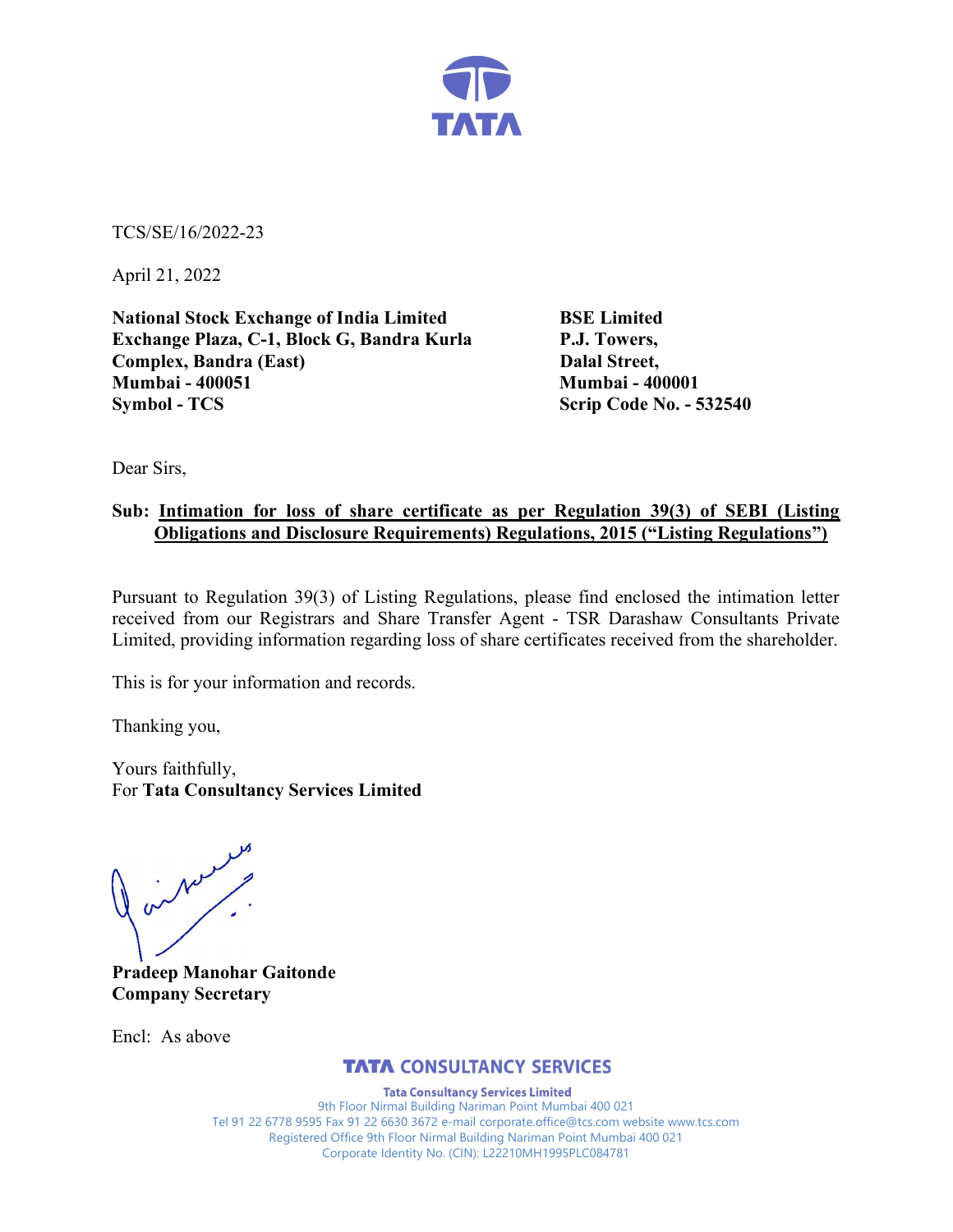

**National Stock Exchange of India Ltd. Date :-20/04/2022 Exchange Plaza Plot No.c-1, G-Block IFB Centre Bandra-Kurla Complex Bandra (East), Mumbai 400051 Maharashtra India**

#### **Attn : The Secretary of Stock Exchange**

Dear Sir[s]/Madam,

UNIT : Tata Consultancy Services Limited RE : LOSS OF SHARE CERTIFICATES.

We have to advise you to place the appended Notice regarding loss of Certificate[s] for attention of the Members of the Exchange, with instructions that they communicate to us immediately if they are in <sup>a</sup> position to give us information relating to any transaction or whereabouts of the original certificate[s].

# **This is computer generated letter and does not require signature.**

**TSR DARASHAW CONSULTANTS PRIVATE LIMITED**

(Subsidiary of Link Intime India Private Limited) C-101, 1st Floor, 247 Park, Lal Bahadur Shastri Marg, Vikhroli (West), Mumbai - 400083 CIN - U74999MH2018PTC307859 Tel.: +91 22 6656 8484 Fax : +91 22 6656 8494 E-mail : [csg-unit@tcplindia.co.in](mailto:csg-unit@tcplindia.co.in) Website : <https://www.tcplindia.co.in>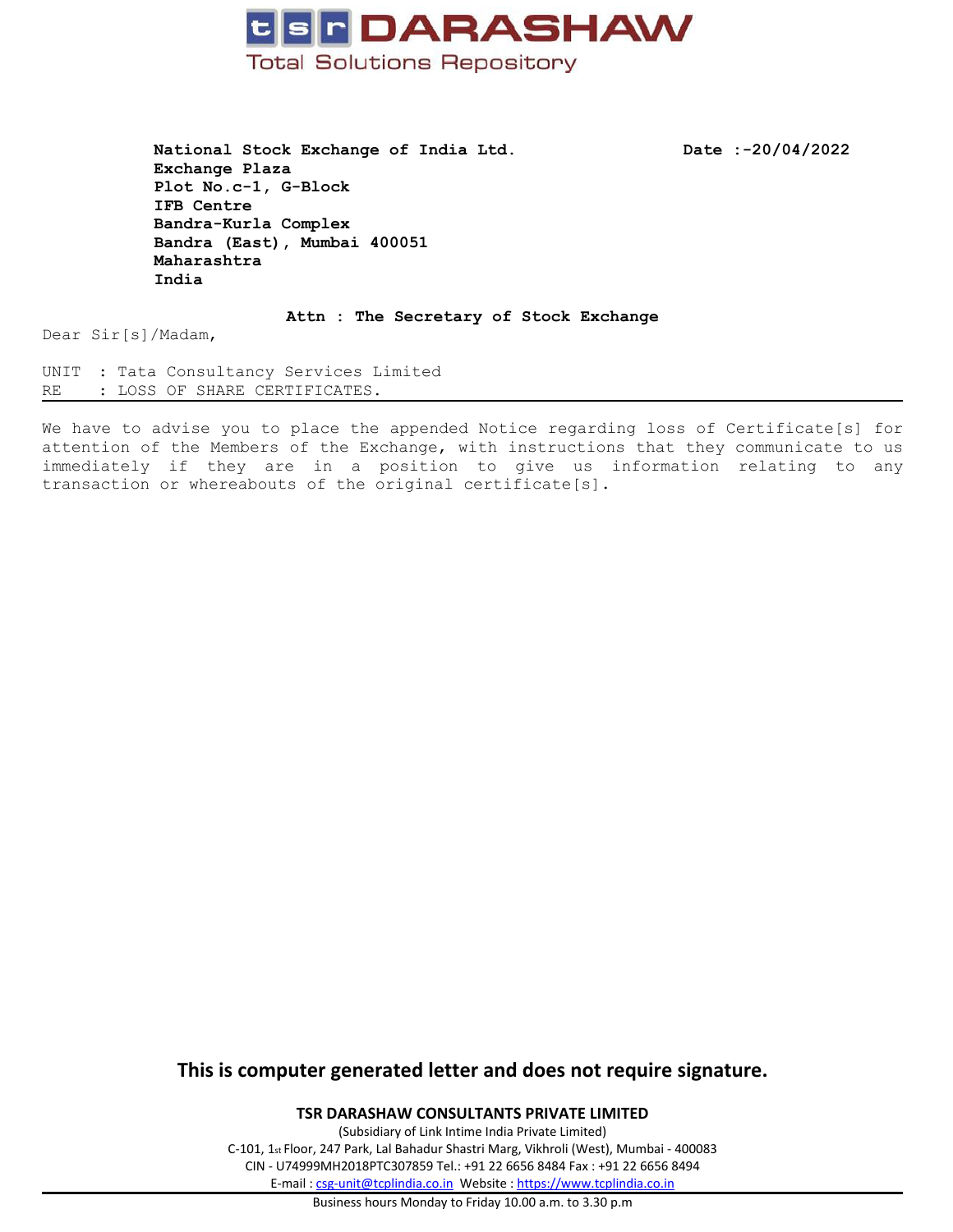

### **NOTICE Tata Consultancy Services Limited Regd. Off : 9TH FLOOR, NIRMAL BLDG. NARIMAN POINT MUMBAI - 400021 MAHARASHTRA 400021**

NOTICE is hereby given that the certificate[s] for the under mentioned securities of the Company has / have been lost / mislaid and holder[s] of the said securities has/have applied to the Company to issue duplicate certificate[s]. Any person who has <sup>a</sup> claim in respect of the said securities should lodge such claim with the Company at the Registered Office, within 15 days from this date, else the Company will proceed to issue duplicate certificate[s] without further intimation.

| Folio No.  | Name of the holders (Inc Joint Holders)        | Shares of Rs. 1.00/- | Certificate | Distinctive Nos.      |
|------------|------------------------------------------------|----------------------|-------------|-----------------------|
|            |                                                | each                 | No.         |                       |
| C2A0000104 | AMMOL SEKHRI, SUNEETA SEKHRI                   | 12                   | B21415073   | 978621177-978621188   |
|            |                                                | 12                   | M11405036   | 480117483-480117494   |
|            |                                                | 24                   | B31421321   | 1970886801-1970886824 |
| C2A0000185 | ANMOL KRISHAN SEKHRI, SUNEETA<br><b>SEKHRI</b> | 42                   | B21415131   | 978630905-978630946   |
|            |                                                | 42                   | M11405102   | 480123176-480123217   |
|            |                                                | 84                   | B31421324   | 1970888145-1970888228 |
| C2A0000243 | ANMOL KRISHAN SEKHRI, SUNEETA<br><b>SEKHRI</b> | 75                   | B21415173   | 978637263-978637337   |
|            |                                                | 75                   | M11405149   | 480127194-480127268   |
|            |                                                | 150                  | B31421325   | 1970888229-1970888378 |
| C2A0000293 | ANMOL SEKHRI, SUNEETA SEKHRI                   | 12                   | B21415206   | 978642555-978642566   |
|            |                                                | 12                   | M11405195   | 480130233-480130244   |
|            |                                                | 24                   | B31421327   | 1970888539-1970888562 |

**Date :- 20/04/2022**

**Place :- Mumbai**

# **This is computer generated letter and does not require signature.**

**TSR DARASHAW CONSULTANTS PRIVATE LIMITED**

(Subsidiary of Link Intime India Private Limited) C-101, 1st Floor, 247 Park, Lal Bahadur Shastri Marg, Vikhroli (West), Mumbai - 400083 CIN - U74999MH2018PTC307859 Tel.: +91 22 6656 8484 Fax : +91 22 6656 8494 E-mail : [csg-unit@tcplindia.co.in](mailto:csg-unit@tcplindia.co.in) Website : <https://www.tcplindia.co.in>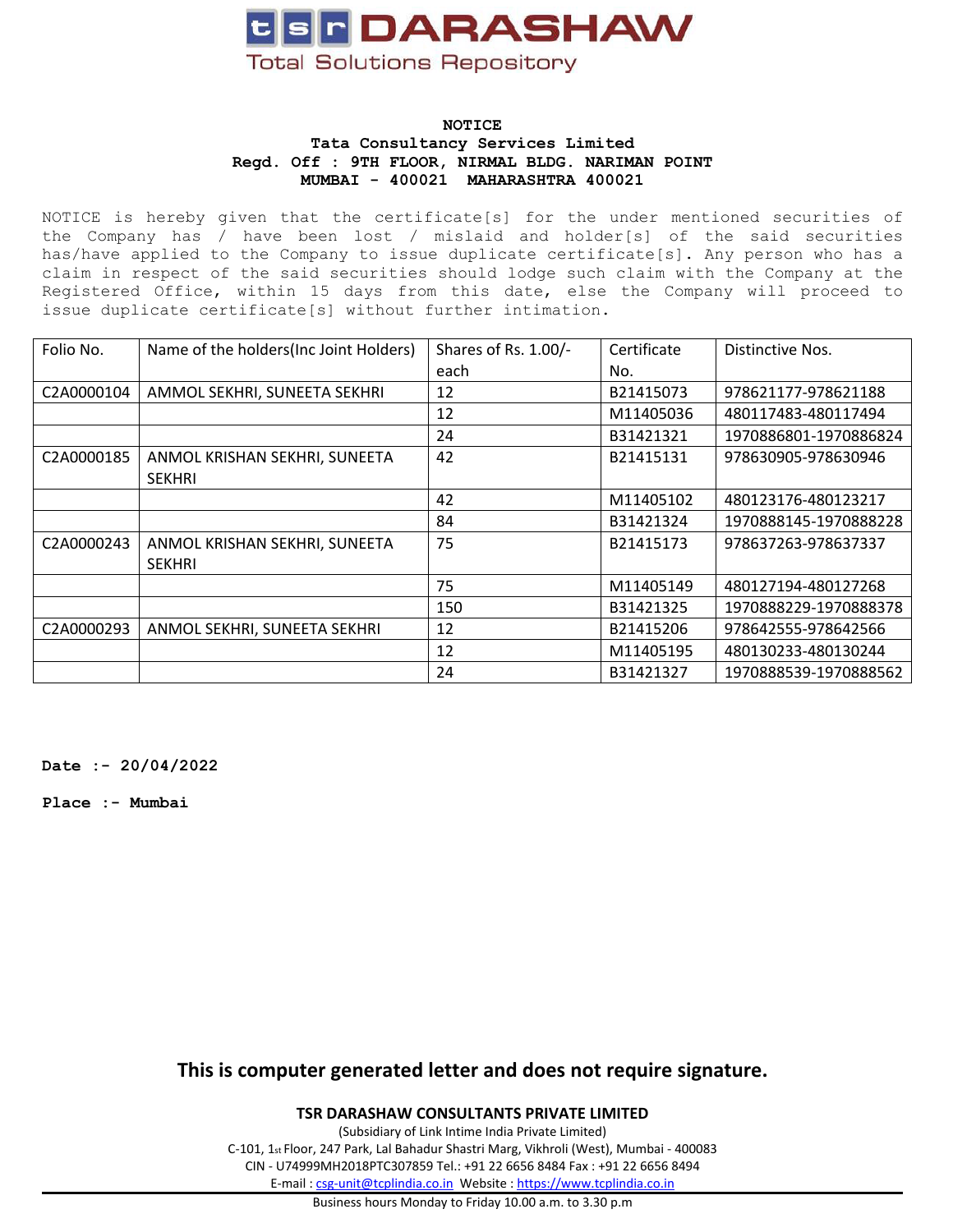

**BSE LIMITED Date :- 20/04/2022 PHIROZE JEEJEEBHOY TOWERS DALAL STREET FORT MUMBAI MAHARASHTRA INDIA 400001**

#### **Attn : The Secretary of Stock Exchange**

Dear Sir[s]/Madam,

UNIT : Tata Consultancy Services Limited RE : LOSS OF SHARE CERTIFICATES.

We have to advise you to put the appended Notice regarding loss of Certificate[s] for attention of the Members of the Exchange, with instructions that they communicate to us immediately if they are in <sup>a</sup> position to give us information relating to any transaction or whereabouts of the original certificate[s].

# **This is computer generated letter and does not require signature.**

**TSR DARASHAW CONSULTANTS PRIVATE LIMITED**

(Subsidiary of Link Intime India Private Limited) C-101, 1st Floor, 247 Park, Lal Bahadur Shastri Marg, Vikhroli (West), Mumbai - 400083 CIN - U74999MH2018PTC307859 Tel.: +91 22 6656 8484 Fax : +91 22 6656 8494 E-mail : [csg-unit@tcplindia.co.in](mailto:csg-unit@tcplindia.co.in) Website : <https://www.tcplindia.co.in>